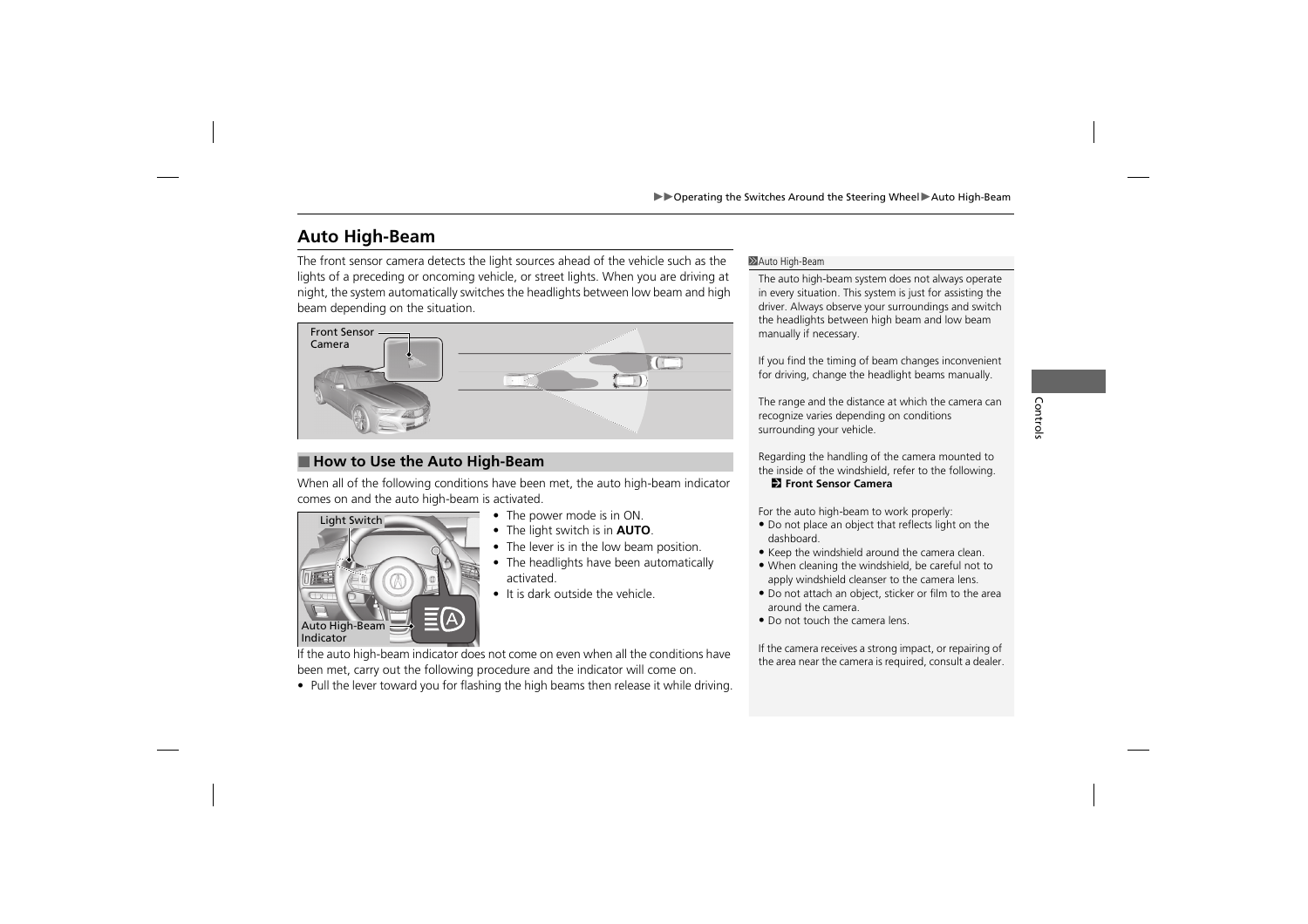## ■ **Automatic switching between high-beam and low-beam**

When auto-high beam is active, the headlights switch between high beam and low beam based on the following conditions.

# **Switching to high beam: Switching to low beam:**

All of the following conditions must be met before the high beams turn on.



- Your vehicle speed is 25 mph (40 km/h) or more.
- There are no preceding or oncoming vehicle with headlights or taillights turned on.
- There are few street lights on the road ahead.

One of the following conditions must be met before the low beams turn on.

- Your vehicle speed is 15 mph (24 km/h) or less.
- There is a preceding or oncoming vehicle with headlights or taillights turned on.
- There are many street lights on the road ahead.

# ■ Manual switching between high-beam and low-beam

If you want to manually switch the headlights between high beam and low beam, follow either of the procedures below. Note that when you do this, the auto highbeam indicator will turn off and the auto high-beam will be deactivated.

### **Using the lever:**

Pull the lever toward you for flashing the high beams then release it within about one second while driving.

 $\blacktriangleright$  To reactivate the auto high-beam, pull the lever toward you for flashing the high beams then release it while driving. The auto high-beam indicator will come on.

# **Using the light switch:**

Turn the light switch to  $E$ .

▶ To reactivate the auto high-beam, turn the light switch to **AUTO** when the lever is in the low beam position, the auto high-beam indicator will come on.

#### >How to Use the Auto High-Beam

In the following cases, the auto high-beam system may not switch the headlights properly or the switching timing may be changed. In case of the automatic switching operation does not fit for your driving habits, please switch the headlights manually.

- The brightness of the lights from the preceding or oncoming vehicle is intense or poor.
- Visibility is poor due to the weather (rain, snow, fog, windshield frost, etc.).
- Surrounding light sources, such as street lights, electric billboards and traffic lights are illuminating the road ahead.
- The brightness level of the road ahead constantly changes.
- The road is bumpy or has many curves.
- A vehicle suddenly appears in front of you, or a vehicle in front of you is not in the preceding or oncoming direction.
- Your vehicle is tilted with a heavy load in the rear.
- A traffic sign, mirror, or other reflective object ahead is reflecting strong light toward the vehicle.
- The oncoming vehicle frequently disappears under roadside trees or behind median barriers.
- The preceding or oncoming vehicle is a motorcycle, bicycle, mobility scooter, or other small vehicle.

The auto high-beam system keeps the headlight low beam when:

- Windshield wipers are operating at a high speed.
- The camera has detected a dense fog.